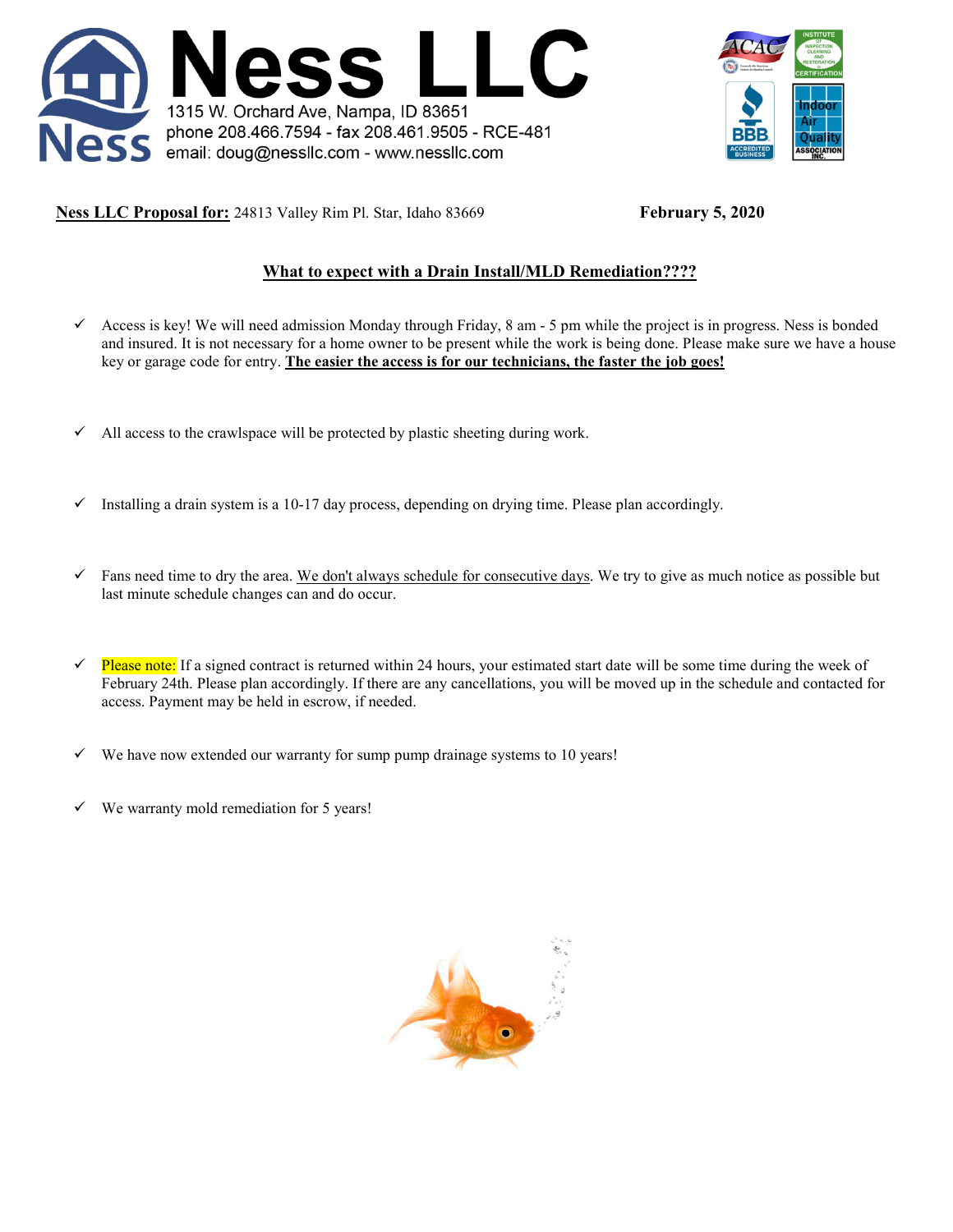



Sandra McMahon, 916-778-7992 2-5-2020 2-5-2020 2-5-2020 mcmahons1@sbcglobal.net

#### **PROPOSED WATER DRAINAGE and REMEDIATION for the crawlspace at 24813 Valley Rim Pl. Star, Idaho 83669 Ness, LLC is an IICRC council certified Mold Remediation Contractor, licensed, bonded, and insured with mold and environmental pollution endorsements.**

As requested, the crawlspace was inspected for standing water and mold. We recommend installing an interior drain system for seasonal water intrusion. There is mold on the rim joist that will need remediation as well. Our project manager noted that there is excess insulation in front of the rim joist that is sitting on top of the vapor barrier. The bottom portion is saturated so we will cut and remove the excess where it is wet. (The cut may not be even but we will cut it as level as possible.) As it is excess, it will not need to be replaced and will not affect the R value or efficiency. Most of the vapor barrier is in good condition so we will only replace the damaged portions and install a vapor barrier apron on the perimeter above the trenching. All seams will be taped per code for a conditioned crawlspace.

We also noted that there is a floor joist by the furnace that has been cut to allow room for the main duct. We recommend adding a couple of supports for additional stability. Please see the full scope of recommended work below.

### **Part 1: Drainage** (*Digline will be contacted to mark all utilities)*

- **1.** All access to crawlspace surfaces will be protected by plastic sheeting during work.
- **2.** Preliminary digging and pumping to remove excess water, as needed.
- **3.** Set up negative air machine and additional fans, as needed, for dry down.
- **4.** Clear all insulation and debris from vent(s) to insure proper air flow.

### **Part 2: Directions given facing the front door from outside.**

**1.** Install a fabric lined graded drain system below the bottom of the footings along the entire interior perimeter of the crawlspace except for behind the main entrance, garage, and the front half of the left side. Drain in crawlspace will collect into a sump tank that will be located in the back right corner.

**Part 3:** Install sump pump with insulated lid in the appropriate area. Sump will discharge through a drain line to a dispersal bed towards a landscaped area that will be determined onsite. (The discharge line will not be visible from the outside of the house. Installation of electrical outlet with audible alarm is included. We will also install a battery powered water sensor in case of a power outage. Owner will be responsible for changing batteries as needed.)

## **Total Labor & Materials Parts: 1-3 = \$ 5,408.19**

### **Part 4: Remediation:**

- **1.** All access to the crawlspace will be protected during work.
- **2.** Containment will be set at the crawlspace access.
- **3.** Hepa filtered negative air flow will be ongoing during the project.
- **4.** The furnace system is to remain off during the work and for, at least, 3 hours after each treatment.
- **5.** Move insulation, as needed, from area of remediation.
- **6.** Surface cleaning and abrasive removal, as needed, of visible growth on impacted rim joist. **(See Part 6)**
- **7.** Put back removed insulation, as needed.
- **8.** Cut and remove bottom section of saturated insulation. Keep cut as even as possible.

### **Part 6: Microbial Growth Remediation**

- **1.** After containment is set up, surface cleaning and abrasive removal will be performed, as needed, of visible microbial growth on the impacted rim joist. Once mold impacted surfaces are cleaned, then treat the remediated surfaces in the crawlspace with a non-toxic Microbial Growth Inhibitor.
- **2.** (1) Procedures are established from IICRC S520 Standard and Reference Guide for Professional Mold Remediation. (2) All work in the crawlspace will be performed using accepted procedures. (3) Respiratory Protection is in accordance with the OSHA respiratory protection standard (29 CFR 1910.134) for the remediation. Gloves, full-face respirators, p-100 particulate filters, Tyvek full body suits with hoods and boots.
- **3.** Photo documentation of work performed is available at the end of the project upon prior request. Disposal of debris.

### **Total Labor & Materials Parts 5-6 = \$ 1,963.18 (This price is good only if done with drain system)**